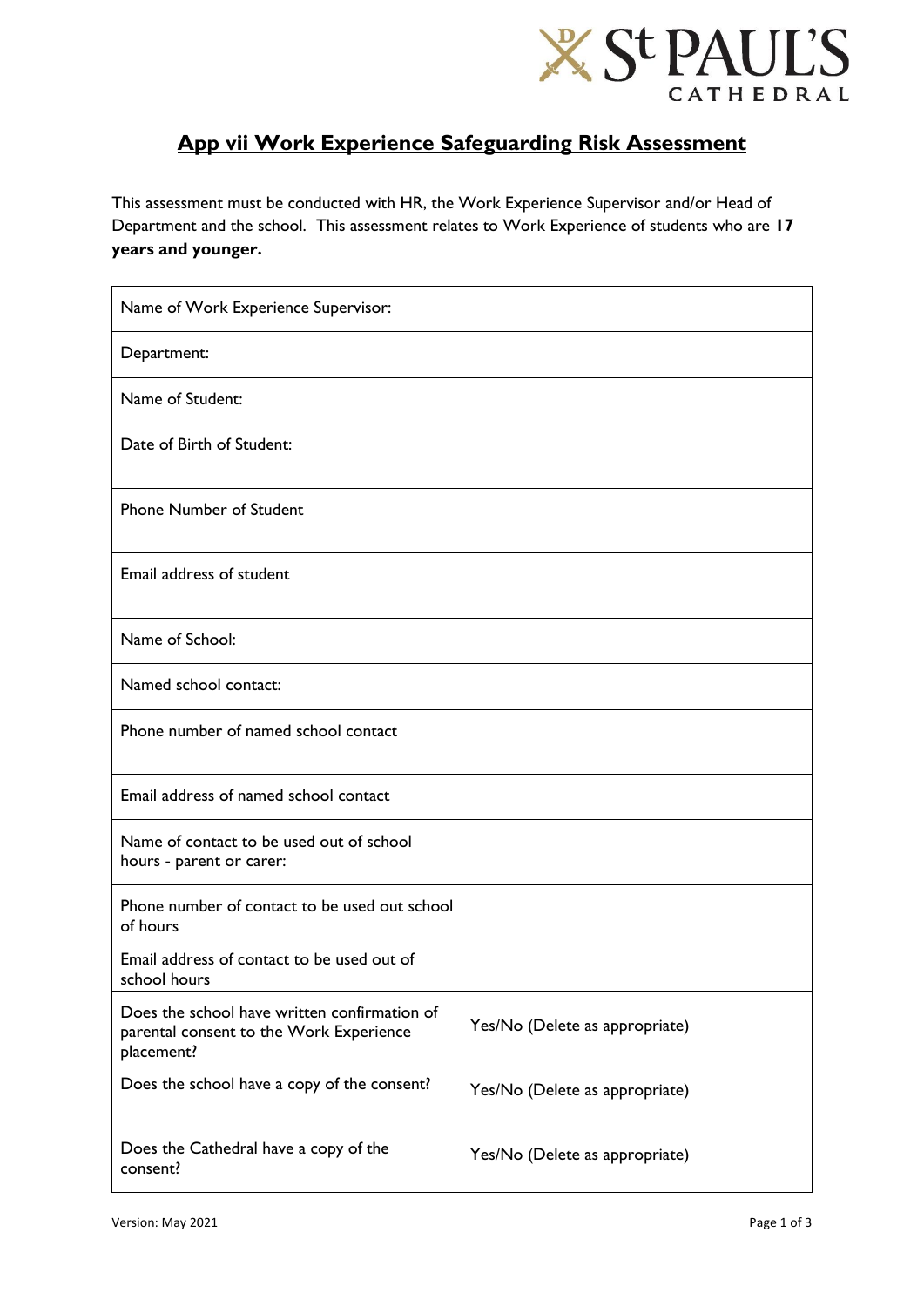

Are there any health concerns that will impact upon the student's ability to carry out Work Experience in the requested Department?

Please provide details.

Are there any special needs that the student has that the Cathedral should be aware of? Examples might relate to diet, physical disability or learning difficulty. Please provide details.

Are there any child protection concerns that the Cathedral needs to be made aware of? Examples might relate to restricted contact with named persons, concerns about gang or criminal exploitation, or sexual exploitation.

Are there any restrictions on the young person's digital image or photograph being captured? This may be the case if there are current Court proceedings relating to the young person, or a Court Order is in place.

Please give details.

Does the Cathedral Safeguarding Advisor need to be consulted or informed?

If the work experience student is aged 16/17yrs, is there any reason they cannot be alone for short periods of time within the Cathedral and its environs (for example, running errands for their supervisor, eating lunch)?

Yes/No (please delete as appropriate)

| Date Work Experience will start:                                                            |  |
|---------------------------------------------------------------------------------------------|--|
| Date Work Experience will end:                                                              |  |
| Date of halfway meeting with school and review<br>(to be agreed at the assessment meeting): |  |